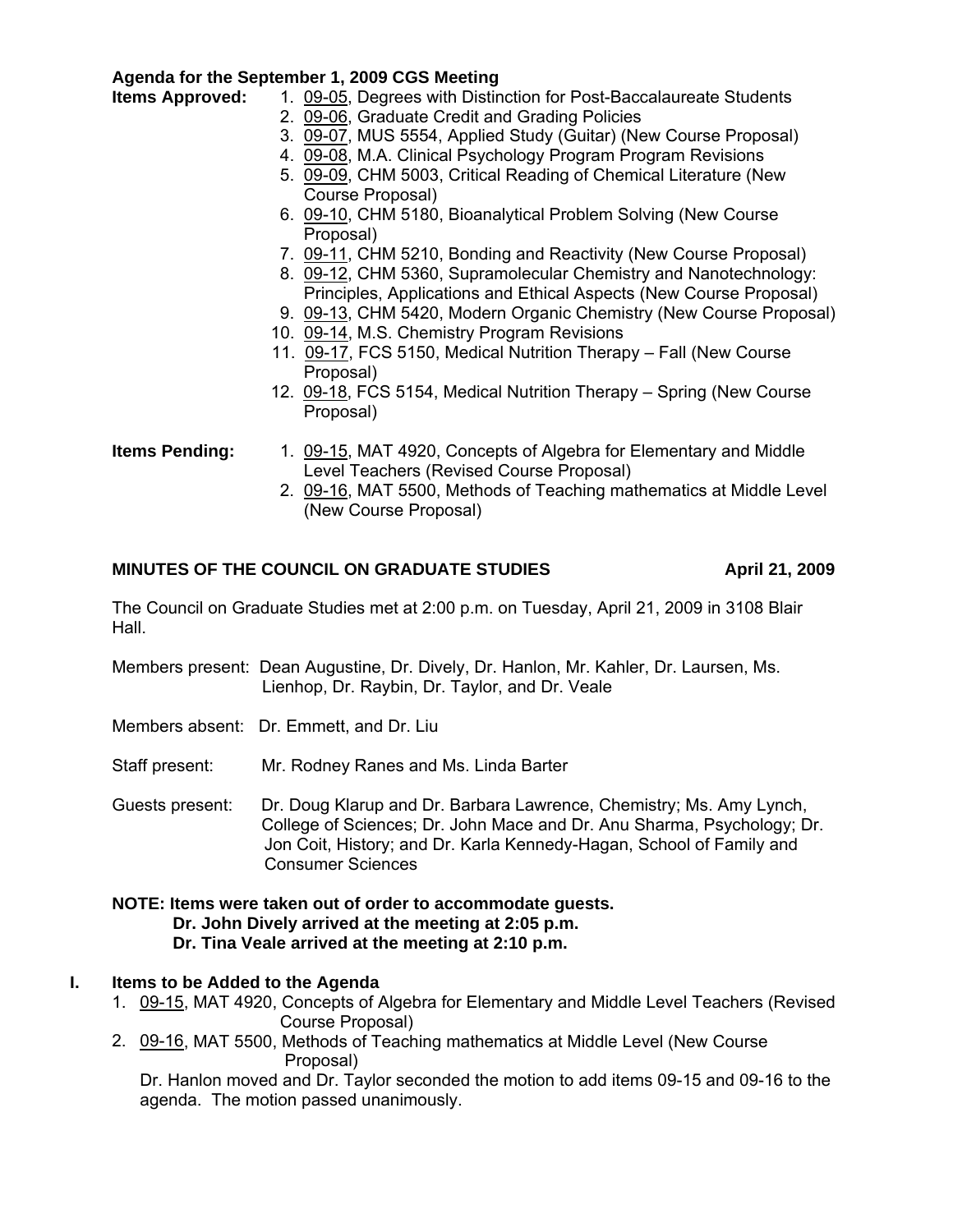## **II. Items to be Acted On**

1. [09-07, M](http://www.eiu.edu/~eiucgs/currentagendaitems/agenda09-07.pdf)US 5554, Applied Study (Guitar) (New Course Proposal)

Dr. Coit presented the proposal and answered questions of the council members. The proposal passed with the following vote, **effective Fall 2009**.

Yea: Dively, Kahler, Laursen, Lienhop, Raybin, Taylor, and Veale Nay: None Abstain: Hanlon

**5554 MUS (Guitar). Applied Study. (3-0-3) F.** Graduate study in music performance on a one-to-one basis with a studio instructor. May be repeated for credit. Prerequisite(s): Auditions are required for initial placement in this course. Course may be repeated.

2. [09-08, M](http://www.eiu.edu/~eiucgs/currentagendaitems/agenda09-08.pdf).A. Clinical Psychology Program Revisions

 Dr. Sharma presented the proposal and answered questions of the council members. The proposal passed unanimously, **effective Fall 2009**. See **Attachment A**.

3. [09-17,](http://www.eiu.edu/~eiucgs/currentagendaitems/agenda09-17.pdf) FCS 5150, Medical Nutrition Therapy – Fall (New Course Proposal)

 Dr. Kennedy-Hagan presented the proposals and answered questions of the council members. The proposal passed with the following vote, **effective Fall 2009.** Yea: Dively, Hanlon, Kahler, Laursen, Raybin, Taylor, and Veale Nay: None Abstain: Lienhop

**5150 FCS. Medical Nutrition Therapy – Fall. (2-0-2) F.** The role of nutrition in the prevention and treatment of various disease states. This course uses the Nutrition Care Process, including advanced applications of medical nutrition therapy and specific nutrition intervention techniques. Prerequisite: FCS 4750 and FCS 4751 or verification statement from an approved/accredited Didactic Program in Dietetics. Completion of the Master of Science in Family and Consumer Science: Dietetic Option coursework.

4. [09-18,](http://www.eiu.edu/~eiucgs/currentagendaitems/agenda09-18.pdf) FCS 5154, Medical Nutrition Therapy – Spring (New Course Proposal)

 Dr. Kennedy-Hagan presented the proposals and answered questions of the council members. The proposal passed with the following vote, **effective Spring 2010.** Yea: Dively, Hanlon, Kahler, Laursen, Raybin, Taylor, and Veale Nay: None Abstain: Lienhop

**5154 FCS. Medical Nutrition Therapy – Spring. (2-0-2) S.** The role of nutrition in the prevention and treatment of various disease states. This course uses the Nutrition Care Process, including advanced applications of medical nutrition therapy and specific nutrition intervention techniques. Prerequisite: FCS 4750 and FCS 4751 or verification statement from an approved/accredited Didactic Program in Dietetics. Completion of the Master of Science in Family and Consumer Science: Dietetic Option coursework.

5. [09-14, M.](http://www.eiu.edu/~eiucgs/currentagendaitems/agenda09-14.pdf)S. Chemistry Program Revisions

Dr. Lawrence presented the proposal and answered questions of the council. The proposal passed unanimously, **effective Spring 2010. See** *Attachment B***.**

6. [09-09,](http://www.eiu.edu/~eiucgs/currentagendaitems/agenda09-09.pdf) CHM 5003, Critical Reading of Chemical Literature (New Course Proposal)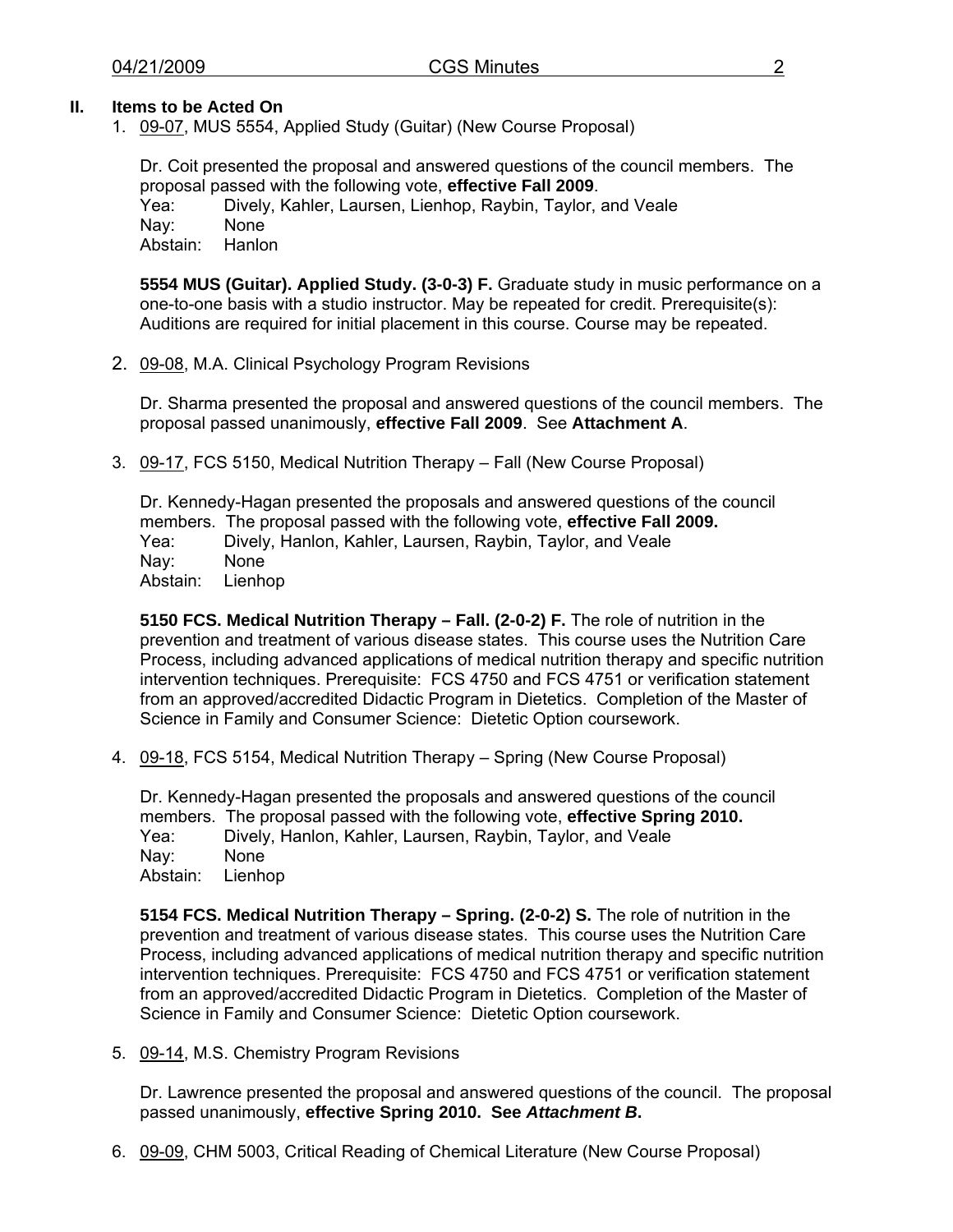Dr. Lawrence presented the proposal and answered questions of the council. The proposal passed unanimously, **effective Fall 2010.** 

**5003 CHM. Critical Reading of Chemical Literature. (1-0-1) F. Critical Reading Chem Lit.** Introduction to the critical reading, analysis and discussion of chemical literature with emphasis on topics of current interest. Prerequisite: Enrollment in graduate program. Course may be repeated to a maximum of 2 hours or 2 times.

7. [09-10, C](http://www.eiu.edu/~eiucgs/currentagendaitems/agenda09-10.pdf)HM 5180, Bioanalytical Problem Solving (New Course Proposal)

Dr. Lawrence presented the proposal and answered questions of the council. The proposal passed unanimously, **effective Spring 2010.** 

**5180 CHM. Bioanalytical Problem Solving. (2-3-3) S.** Theoretical bases and practical applications of experimental design and bioanalytical chemistry. Laboratory experiences utilize a team approach to address modern bioanalytical practices and real-world problems. Prerequisites: (CHM 3780 or equivalent; CHM 3300 or 3450 or equivalent) or permission of the department chair.

8. [09-11,](http://www.eiu.edu/~eiucgs/currentagendaitems/agenda09-11.pdf) CHM 5210, Bonding and Reactivity (New Course Proposal)

Dr. Lawrence presented the proposal and answered questions of the council. The proposal passed unanimously, **effective Fall 2011.** 

**5210 CHM. Bonding and Reactivity. (3-0-3) F.** A study of theoretical descriptions of molecular bonding and dynamics combined with theoretical and experimental applications of these concepts to specific chemical systems. Prerequisites: CHM 3910 and CHM 3920 or equivalent. Course may not be repeated.

9. [09-12,](http://www.eiu.edu/~eiucgs/currentagendaitems/agenda09-12.pdf) CHM 5360, Supramolecular Chemistry and Nanotechnology: Principles, Applications and Ethical Aspects (New Course Proposal)

Dr. Lawrence presented the proposal and answered questions of the council. The proposal passed unanimously, **effective Spring 2011.** 

5360 CHM. Supramolecular Chemistry and Nanotechnology: Principles, Applications and Ethical Aspects. (3-0-3) S. Supramol Chem and Nanotech. Basic inorganic chemical principles related to non-covalent interactions (hydrogen bonds, π-π stacking, and C-H···π interactions) will be outlined, as well as their use in the design of supramolecular systems, molecular devices and machines, and other nanoscale systems. Physical methods used to characterize these systems will also be presented. Prerequisites: CHM 2310 or equivalent and CHM 3910 or equivalent. Course may not be repeated.

10[. 09-13,](http://www.eiu.edu/~eiucgs/currentagendaitems/agenda09-13.pdf) CHM 5420, Modern Organic Chemistry (New Course Proposal)

Dr. Lawrence presented the proposal and answered questions of the council. The proposal passed unanimously, **effective Fall 2010.** 

**5420 CHM. Modern Organic Chemistry. (3-0-3) F.** The course introduces a collective view of both synthetic and physical topics in modern organic chemistry and related crossdisciplinary areas. An advanced study of chemical bonding and structure with emphasis on molecular orbital theory, conformational analysis, mechanisms, pericyclic reactions, enolate chemistry, and retrosynthetic/multistep synthesis. Prerequisites: CHM 2840 Organic Chemistry II lecture or equivalent. Course may not be repeated.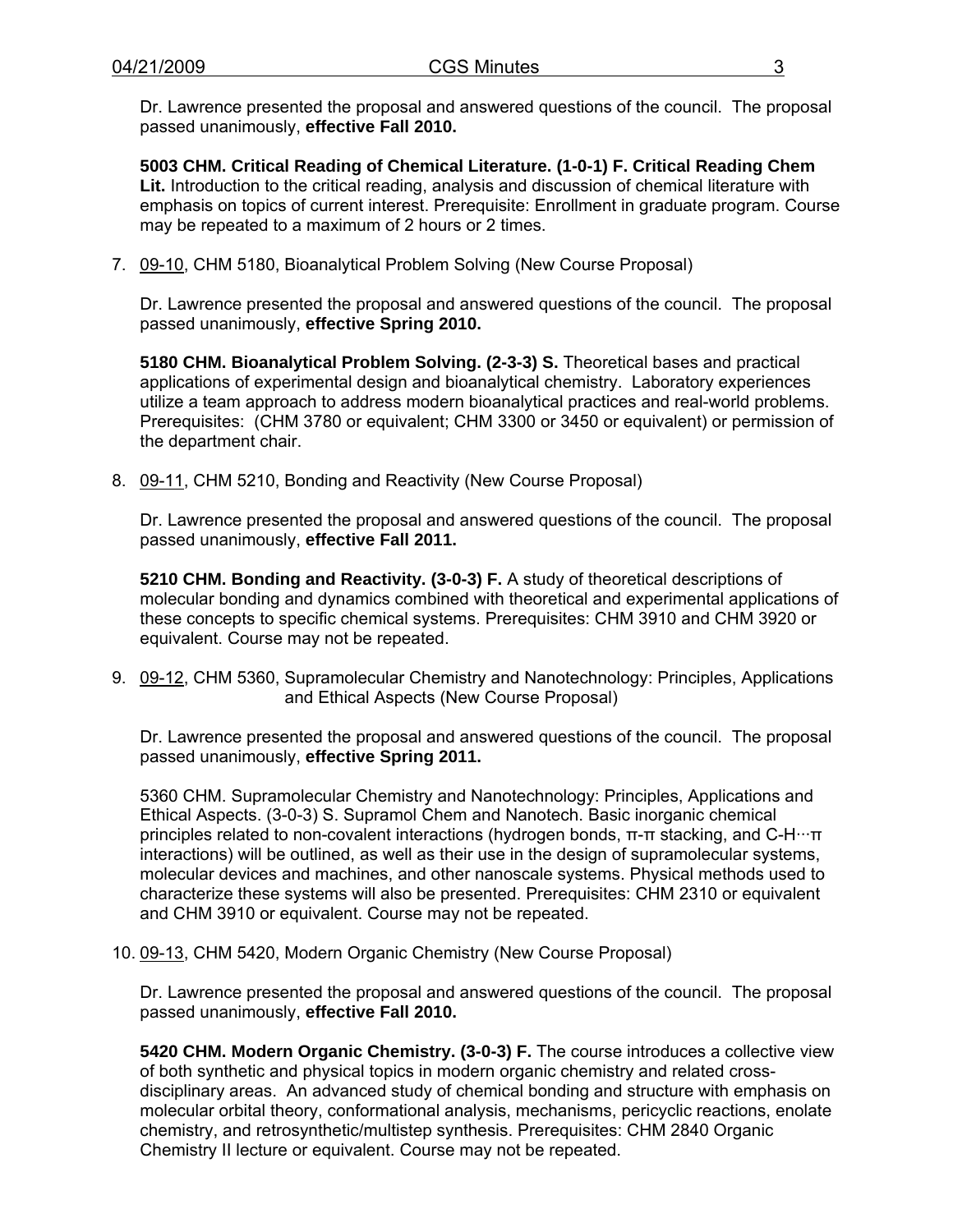11[. 09-05,](http://www.eiu.edu/~eiucgs/currentagendaitems/agenda09-05.pdf) Degrees with Distinction for Post-Baccalaureate Students

Mr. Ranes answered questions of the council. The proposal passed unanimously, **effective Spring 2009.**

#### **Degrees with Distinction**

To be eligible for a degree with distinction, a student must have completed at least 56 semester hours of course work at EIU, including at least 40 semester hours of graded courses (exclusive of work taken on the Credit/No Credit Option). The 56 semester hours at EIU and the 40 semester hours of graded courses may not be waived.

Eligible students who have a cumulative grade-point average of 3.90 to 4.00 are graduated **summa cum laude**; those with a cumulative grade-point average of 3.80 through 3.89 are graduated **magna cum laude**; and those with a cumulative grade-point average of 3.65 through 3.79 are graduated **cum laude**. Students who qualify for degrees with distinction wear an appropriate chevron as part of their academic attire at commencement and their names appear in the commencement program as being awarded Degrees with Distinction. All grades earned at EIU are counted in computing the cumulative GPA. Grades earned during the final grading period are not used for compiling the tentative list developed for commencement. Transcript notations of graduating **cum laude**, **magna cum laude**, and **summa cum laude** are based on the student's total cumulative grade-point average, including the final grading period.

**Post-Baccalaureate Students:** Post-baccalaureate students earning a second bachelors degree are eligible to receive a degree with distinction based on their post-baccalaureate grade point average if they meet the criteria stated above. All undergraduate and postbaccalaureate hours taken at Eastern will be used to determine if the completed and graded hours requirements have been met. Students may not have distinction applied retroactively to any previous degrees earned at Eastern.

Note: The calculation of GPA for degrees with distinction will be based only on work taken at EIU.

12[. 09-06,](http://www.eiu.edu/~eiucgs/currentagendaitems/agenda09-06.pdf) Graduate Credit and Grading Policies

Mr. Ranes answered questions of the council. The proposal passed unanimously, **effective Spring 2009.**

#### **Grades of I, DC, and X**

Students may not be certified for graduation so long as a grade of I, DC or X remains on their academic record. Students also should be aware that changing an I, DC, or X to another grade may affect their grade point average and thus the awarding of their degree and/or graduation honors. If a Grade Correction Form is not submitted, then any "X" or "DC" grades remaining on the transcript will be changed to "NC" or "F" at the time the degree is completed. Students also should be aware that changing an "X" or "DC" to another grade may affect their grade point average and thus the awarding of their degree and/or graduation honors.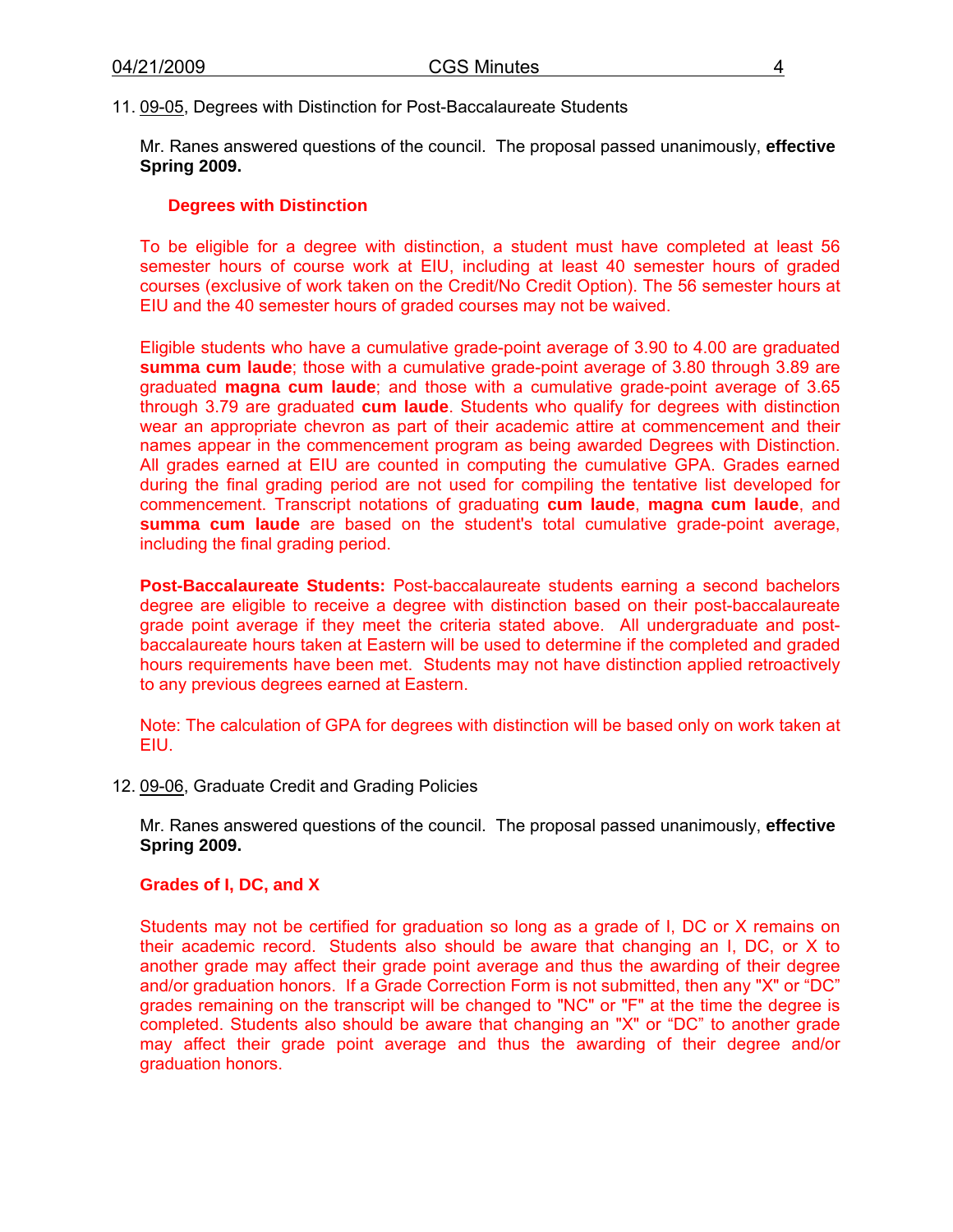# **III. Approval of the April 7, 200[9 Minutes.](http://www.eiu.edu/~eiucgs/currentminutes/Minutes4-07-09.pdf)**

Dr. Hanlon moved and Mr. Kahler seconded the motion to approve the April 7, 2009 CGS minutes as published. The motion passed unanimously.

# **IV. Communications**

# **a. College Curriculum Committee Meeting Minutes**

- 1. Friday, March 27, 2009, College of Sciences Curriculum Committee Meetin[g Minutes.](http://www.eiu.edu/~eiucgs/currentagendaitems/COSMin3-27-09.pdf)
- 2. Monday, March 23, 2009, College of Education and Professional Studies Curriculum Committee Meetin[g Minutes.](http://www.eiu.edu/~eiucgs/currentagendaitems/CEPSMin3-23-09.pdf)
- 3. Thursday, March 26, 2009, College of Education and Professional Studies Curriculum Committee Electronic Meeti[ng Minutes.](http://www.eiu.edu/~eiucgs/currentagendaitems/CEPSMin3-26-09.pdf)
- 4. Monday, April 13, 2009, Lumpkin College of Business and Applied Sciences Curriculum Committee Meetin[g Minutes.](http://www.eiu.edu/~eiucgs/currentagendaitems/LCBASMin4-13-09.pdf)
- 5. Friday, April 10, 2009, College of Sciences Curriculum Committee Meetin[g Minutes.](http://www.eiu.edu/~eiucgs/currentagendaitems/COSMin4-10-09.pdf)

# **b. Approved Executive Actions**

 1. Monday, March 23, 2009 memorandum from Dr. Kathy Bower, Chair, CAA requesting All new proposed courses to be technology delivered and all previously approved courses without technology delivery seeking to add sections that are technology delivered must submit to CGS or CAA a New/Revised Course Proposal Form including the three questions assuring student learning through technology-delivered format (Part II, 4, a, b, and c). These requests for approval for technology delivery are agenda items to be routed in the normal fashion through department curriculum committees, college curriculum committees, etc. Any instructors of technology delivered courses/sections must submit proof of having completed the EIU Online Learning Modules, the Online Course Development Institute (OCDI), or another documented and equivalent training activity before teaching the courses/sections for the first time.

**Rationale:** It is assumed that by this time, all courses already being taught in technology delivered format have been given formal approval by CAA or CGS and this proposed policy does not apply to them. The previous procedure for adding technology delivered courses or section seems very confusing, requires unnecessary and redundant work, and needs simplifying. The New/Revised Course Proposal Form including the three questions assuring student learning through technology-delivered format (Part II, 4, a, b, and c) contains questions 3, 4, and 5 of the six questions listed above. Questions 1, 2, and 6 are not thought to be necessary. The EIU Online Learning Modules, the Online Course Development Institute (OCDI), or other documented and equivalent training activity are thought to be beneficial.

# **Implementation:**

- 1. Change CAA/CGS bylaws to remove part adding technology delivered sections by Executive Action.
- 2. Change Technology Delivered Courses directions on CAA and CGS home pages.
- 2. Friday, April 10, 2009 Dean Hanner, College of Sciences, requests the executive action to be approved by the Council of Graduate Studies to change the course title of PSY 5900 from "Internship in Clinical Psychology I" to "Internship in Clinical Psychology: Professional Ethics", **effective Fall 2009.**

# **Rationale for change:**

The change in the course name will more accurately reflect the content of the didactic component of the course (80% of which is an overview of professional ethics). Additionally, in the past, PSY 5900 has been accepted by the Illinois Department of Professional Regulation as meeting the "ethical and legal issues" component of the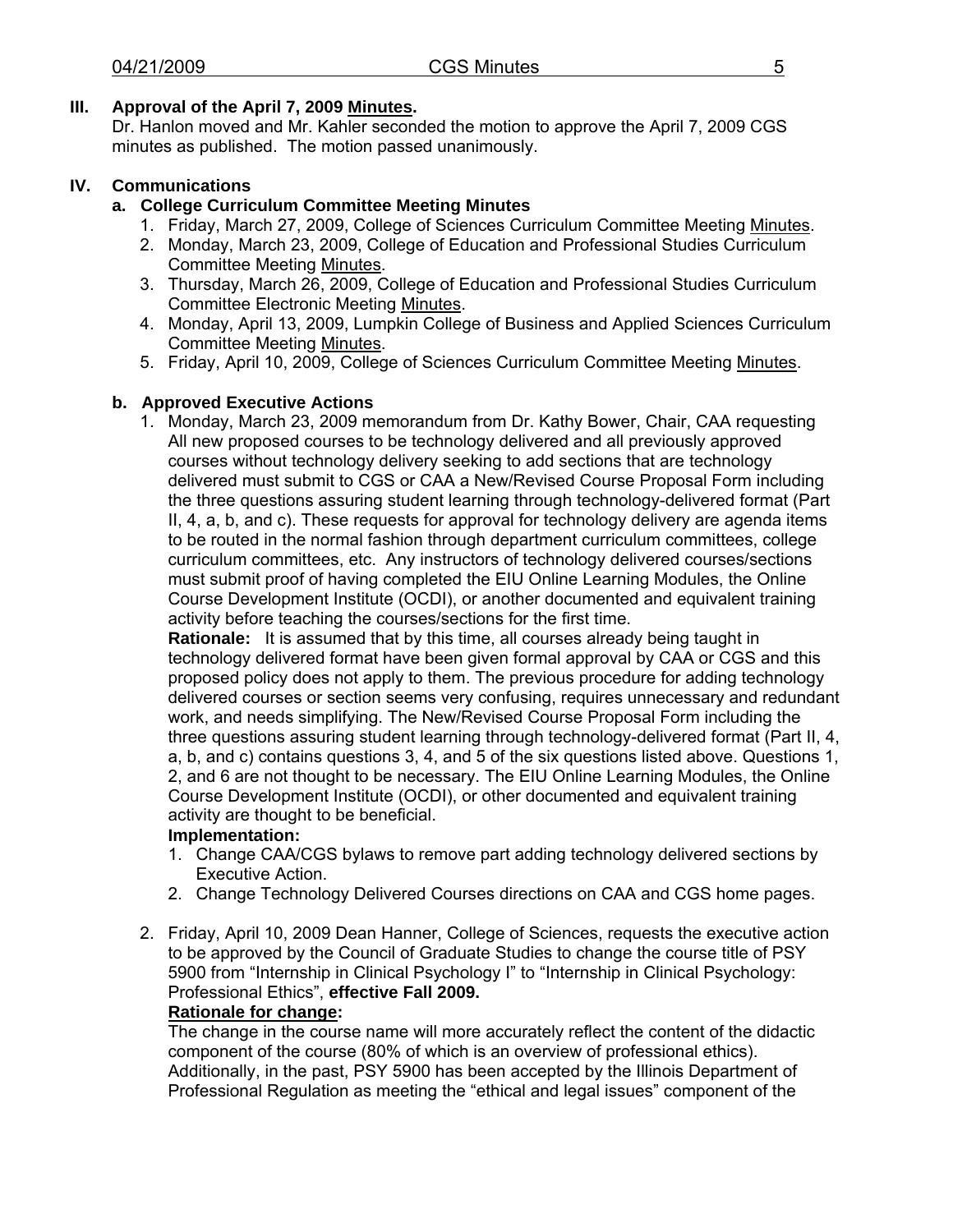licensing guidelines (with an attached syllabus from this course). However, the IDPR is no longer willing to do so without an indication on the course transcript that this course consists of training in ethics.

3. Friday, April 10, 2009 Dean Hanner, College of Sciences, requests the executive action to be approved by the Council of Graduate Studies to change required courses in Clinical Psychology, **effective Fall 2009.**

**Requested Change:** Change "learning or behavior management" from a required course for admission to the program to the list of "courses considered critical and strongly recommended" for admission. The graduate catalog would read as: The following courses are required for admission: statistics; experimental psychology; abnormal psychology. Courses considered critical for graduate preparation and strongly recommended include: learning or behavioral management; tests and measurement; personality theory; developmental psychology (child or adolescent). Deficiencies in course work must be made up prior to or concurrently with the graduate program. Petitions for waiver and/or substitution may be made to the departmental clinical psychology committee.

# **Current Catalog Listing:**

The following courses are required for admission: statistics; experimental psychology; abnormal psychology; learning or behavioral management. Courses considered critical and strongly recommended include: tests and measurement; personality theory; developmental psychology (child or adolescent). Deficiencies in course work must be made up prior to or concurrently with the graduate program. Petitions for waiver and/or substitution may be made to the departmental clinical psychology committee.

# **Rationale for change:**

This change will make our admissions standards more consistent with comparable programs in Illinois as well as nationally. This will also eliminate the need for many of our students to take a remedial course in learning/behavior management during their first semester.

- 4. Friday, April 10, 2009 Dean Hoadley, Lumpkin College of Business and Applied Sciences, requests the executive action to be approved by the Council of Graduate Studies so that courses in the Industrial Technology program numbered 4750 – 4999 can have a prefix change for the graduate catalog, **effective Fall 2010. Rationale:**
	- 1. Our accrediting body, the National Association of Industrial Technology (NAIT), has recently changed their name to the Association of Technology, Management, and Applied Engineering (ATMAE) and the new program name will better align us with our accrediting body.
	- 2. The Applied Engineering and Technology program faculty believe that potential students may further investigate the program as a result of the program title change. Therefore, a change in program title to Applied Engineering and Technology and class prefix to AET, to be consistent with the change in program name, more accurately reflects the different concentrations provided within the program.

# **V. Committee Reports**

# **VI. Other Items**

1. Elections – FY2010 CGS Chair and Vice Chair Chair Raybin moved and Dr. Dively seconded the motion to nominate Dr. Lisa Taylor as the 2009-2010 CGS Chair. Dr. Hanlon moved and Dr. Veale seconded the motion to close the nominations. The motion passed unanimously.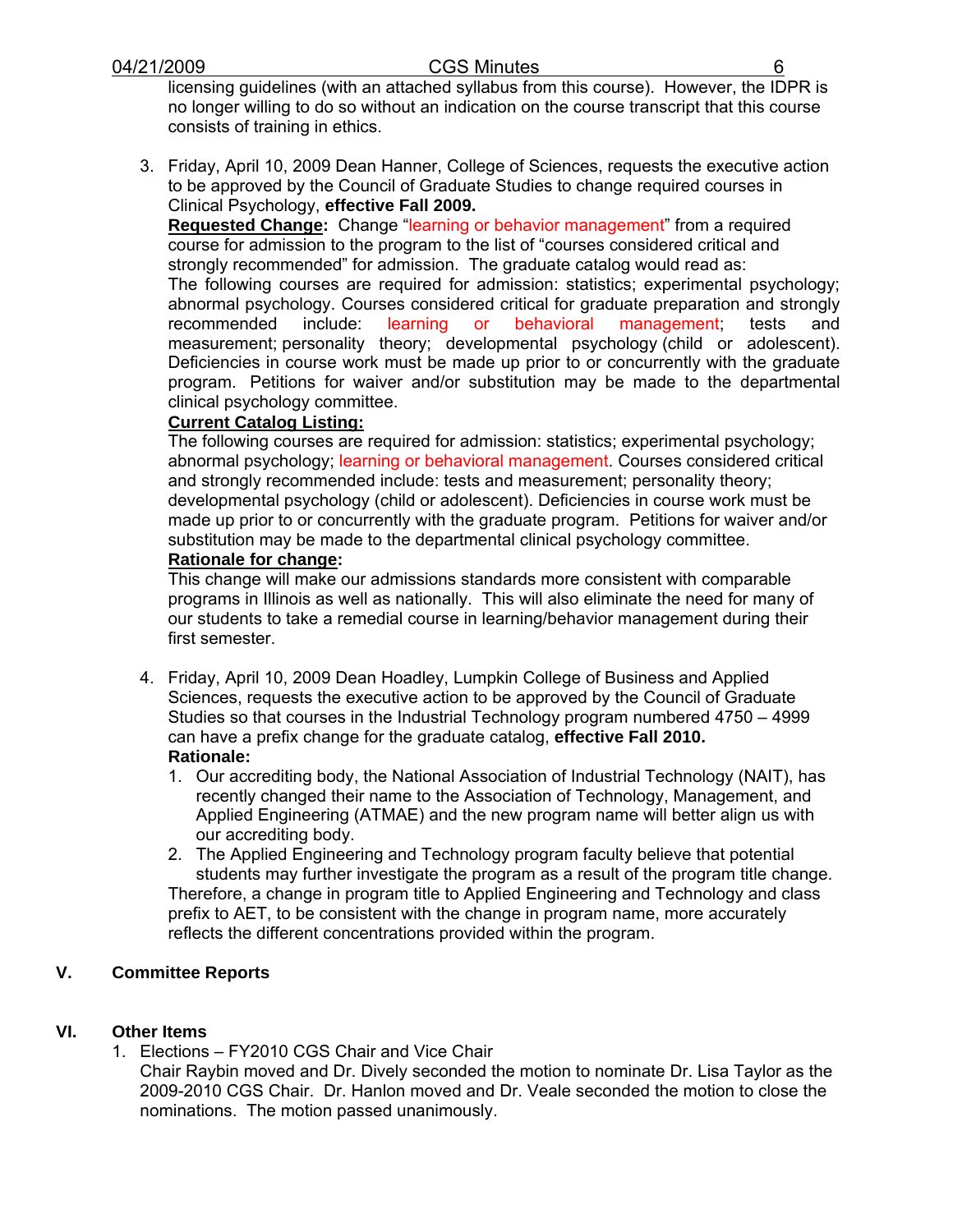Dr. Hanlon moved and Dr. Taylor seconded the motion to nominate Dr. Tina Veale as the 2009-2010 CGS Vice Chair. Dr. Dively moved and Mr. Kahler seconded the motion to close the nominations. The motion passed unanimously.

2. Council Committees

Dean Augustine asked members remaining on the council for the 2009-2010 academic year if they would be willing to keep their committee appointments. All members agreed to serve on their respective committees as listed below.

Dean Augustine will announce the awards committee members at the first meeting in September.

| <b>University Liaison Committees</b> |                                 |
|--------------------------------------|---------------------------------|
| <b>Textbook Advisory</b>             | Dr. David Raybin                |
| <b>Library Advisory Board</b>        | Dr. Chris Hanlon                |
| Academic Technology (ATAC)           | Dr. Tina Veale                  |
| <b>Enrollment Management</b>         | Dean Augustine                  |
| <b>Honorary Degree</b>               | Dr. John Dively                 |
| <b>GSAC</b>                          | Dr. Tina Veale/Mr. Bill Elliott |
| CASL                                 | Dr. Lisa Taylor                 |

# **VII. Dean's Report**

- 1. First Choice Review Boards Dean Augustine stated he received feedback from faculty regarding the First Choice Review Boards. The suggestion was made to add one additional faculty member to each board.
- 2. Spring 2009 Coordinators Meetings Dean Augustine met with graduate coordinators to discuss a variety of subjects in the Spring 2009 semester. He received positive feedback which will help him plan for the upcoming academic year.
- 3. Grand Valley State University Dean Augustine stated he returned from Grand Valley State University in Grand Rapids, Michigan on Monday. He presented the First Choice Program as part of Michigan's Graduate Education Week, April 20-24.
- 4. Council on Graduate Studies members Dean Augustine thanked the members for their service throughout the year. He also thanked them for their part in the development of the First Choice Program and what a difference it has made in graduate education at EIU.
- 5. Dean Augustine announced that Linda Barter and Rodney Ranes are leaving for positions in CAH and Olney CC respectively, and thanked them for their service.

Meeting adjourned at 3:50 p.m. Coordinator European Meeting adjourned at 3:50 p.m.

**\*\*\*\*\*\* ANNOUNCEMENT OF THE NEXT MEETING \*\*\*\*\*\* \*\*\*\*\*\*Tuesday, September 1, 2009 \*\*\*\*\*\* \*\*\*\*\*\*3108 Blair Hall \*\*\*\*\*\***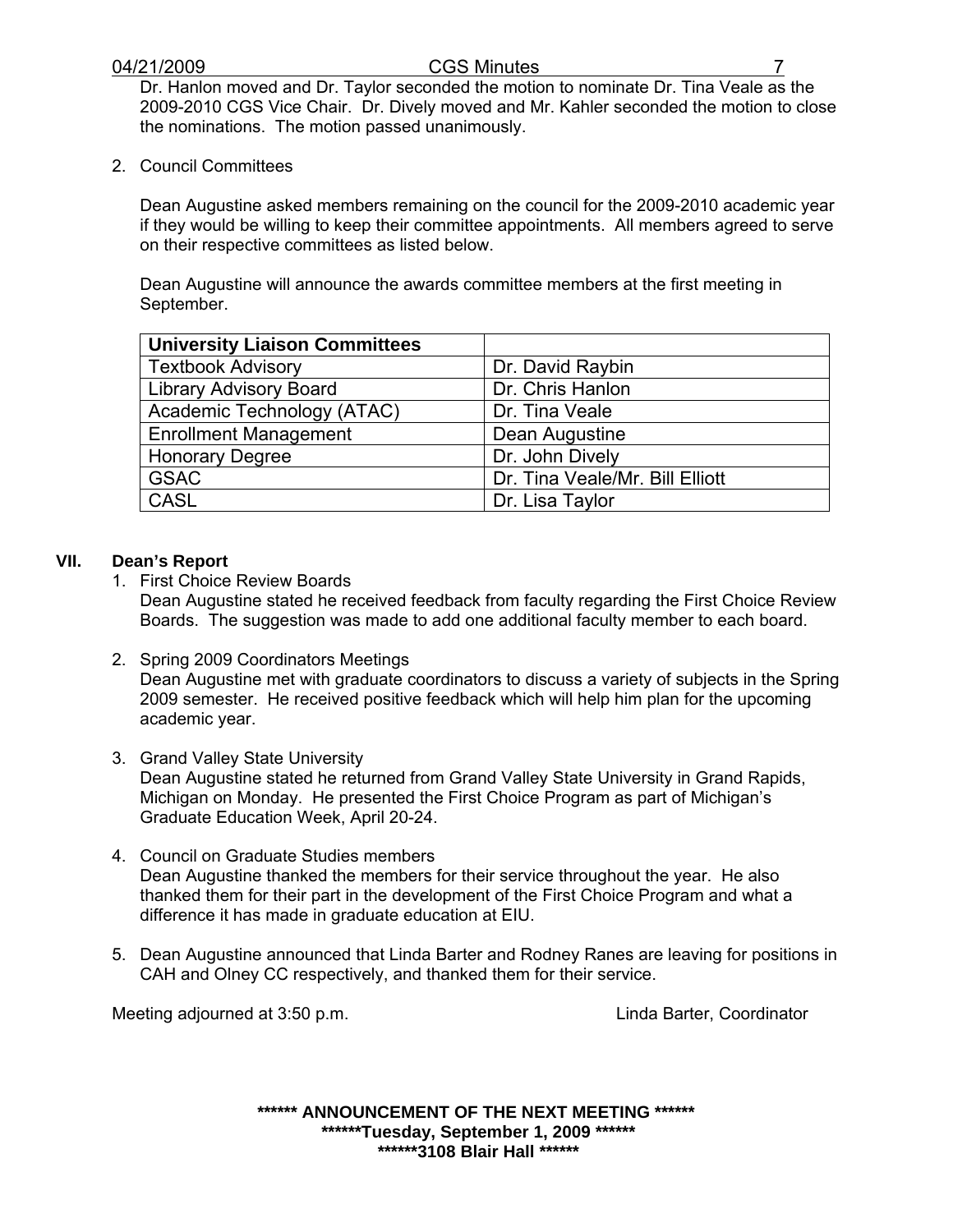## *Attachment A*

# **PROPOSED REVISION OF M.A. CLINICAL PSYCHOLOGY PROGRAM**

#### **Clinical Psychology**

**Program Mission:** The Master's of Arts in Clinical Psychology is designed for students with career interests in clinical, counseling, or community psychology. Students with interests in these areas are recommended to complete course work which facilitates the development of clinical skills and competencies. These courses cover the areas of psychological assessment, therapy, and research, including completion of a thesis. A two-semester internship in an approved agency setting under both agency and academic clinical supervision is in the second year.

Program Mission: The Master's of Arts in Clinical Psychology is designed for students with career interests in master's-level clinical practice or those who plan to obtain a Ph.D. or Psy.D. The foundation of the Clinical Psychology program is the scientist-practitioner model with training rooted in theoretical knowledge and ethical practice. The clinical training component provides students with instruction in empirically-based psychotherapies, assessment, and diagnosis, culminating in a practicum and a two-semester internship. The research focus of the program is designed to develop students' critical thinking and quantitative skills, and includes coursework in research design and analysis, and a required thesis.

**Admission Requirements:** To be eligible for degree candidacy, applicants must meet all of the requirements for admission to the Graduate School (see "Admission to Graduate Degree and Certificate Programs"). A limited number of students are accepted each year and admission to the program is competitive. Prior to consideration for acceptance, students must provide evidence of admission to the Graduate School and completion of the GRE (General) test. Three letters of recommendation attesting to the applicant's potential for successful completion of graduate work must also be submitted. In addition, students must meet at least one of the following requirements in order to be considered for admission:

- A 3.0 grade point average in all undergraduate courses and a 3.25 GPA in undergraduate psychology (based upon a 4 point scale).
- A minimum composite score (verbal, quantitative, and analytical) of 1500 on the GRE. Although the program has no minimum GRE requirement, the average GRE scores of enrolled students in recent years has been 1100 (V+Q).

In the unusual situation where a student does not meet the specific entrance requirements, but believes he or she warrants exceptional consideration, the student may petition the Clinical Psychology Committee for consideration.

Applications and other supporting data should be submitted to the Graduate School prior to March 1 for consideration for admission the following fall semester. To gain admission, applicants must present a transcript from an accredited institution approved by EIU showing the completion of twenty semester hours of course work in psychology. The following courses are required for admission: statistics; experimental psychology; and abnormal psychology-Courses considered critical and strongly recommended include: learning or behavioral management; tests and measurement; personality theory; developmental psychology (child or adolescent). Deficiencies in course work must be made up prior to or concurrently with the graduate program. Petitions for waiver and/or substitution may be made to the departmental clinical psychology committee.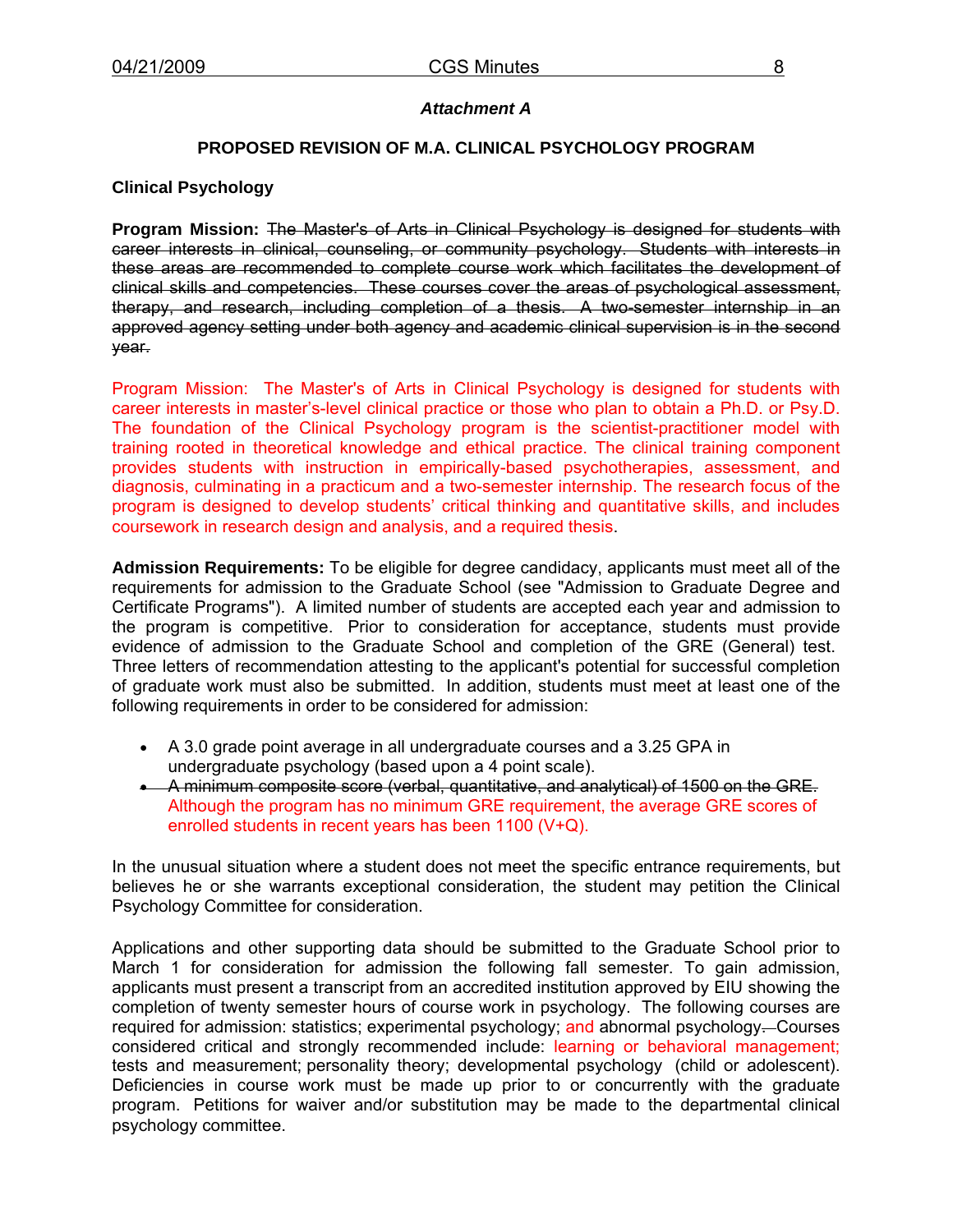**Study Plan Approval:** The study plan shall be approved by the departmental clinical psychology committee and filed with the departmental graduate coordinator prior to the final semester of study.

# *Degree Requirements*

Degree requirements include those outlined for the master's degree by the Graduate School (see "Requirements for the Master's Degree"). A student is awarded the Master of Arts in Clinical Psychology following successful completion of at least 48 semester hours of graduate course work consistent with the student's study plan, successful completion of a comprehensive examination and receipt of the Certificate of Comprehensive Knowledge, completion of the clinical internship, and completion of a master's thesis.

## **Core Course Requirements**

- PSY 5025 Psychological Assessment I. Credits: 4
- PSY 5026 Psychological Assessment II. Credits: 3
- PSY 5035 Advanced Psychopathology. Credits: 3
- PSY 5040 Psychotherapy. Credits: 3
- PSY 5060 Cognitive Behavior Therapy. Credits: 3
- PSY 5070 Group Psychotherapy. Credits: 3
- PSY 5560 Family Therapy. Credits: 3
- PSY 5710 Research Design and Statistical Analysis I. Credits: 4
- PSY 5711 Research Design and Statistical Analysis II. Credits: 3
- PSY 5890 Practicum. Credits: 3
- PSY 5900 Internship in Clinical Psychology: Professional Ethics. Credits: 6
- PSY 5950 Thesis. Credits: 3 to 6
- PSY 5980 Internship in Clinical Psychology II. Credits: 6 to 9

#### **Electives**

- CSD 5920 Career Counseling. Credits: 3
- CSD 5970 Counseling the Chemically Dependent. Credits: 3

Students can select elective courses from the following areas:

#### Research

• PSY 5990 – Independent Study. Credits 1-3 up to a maximum of 6 credits

Cross-Cultural Psychology (Can take 1 of the following courses)

- PSY 5400 Psychotherapy with Diverse Population. Credits: 3
- PSY 5997 Study Abroad. Credits: 6
- CSD 5600 Cross Cultural Counseling. Credits: 3

Human Development (Can take 1 of the following courses)

- PSY 5170 Theories of Learning. Credits: 3
- PSY 5540 Psychological Processes in the Aged. Credits: 3
- PSY 5970 Seminar: Clinical Topics in Human Development
- PSY 6300 Advanced Child Development. Credits: 3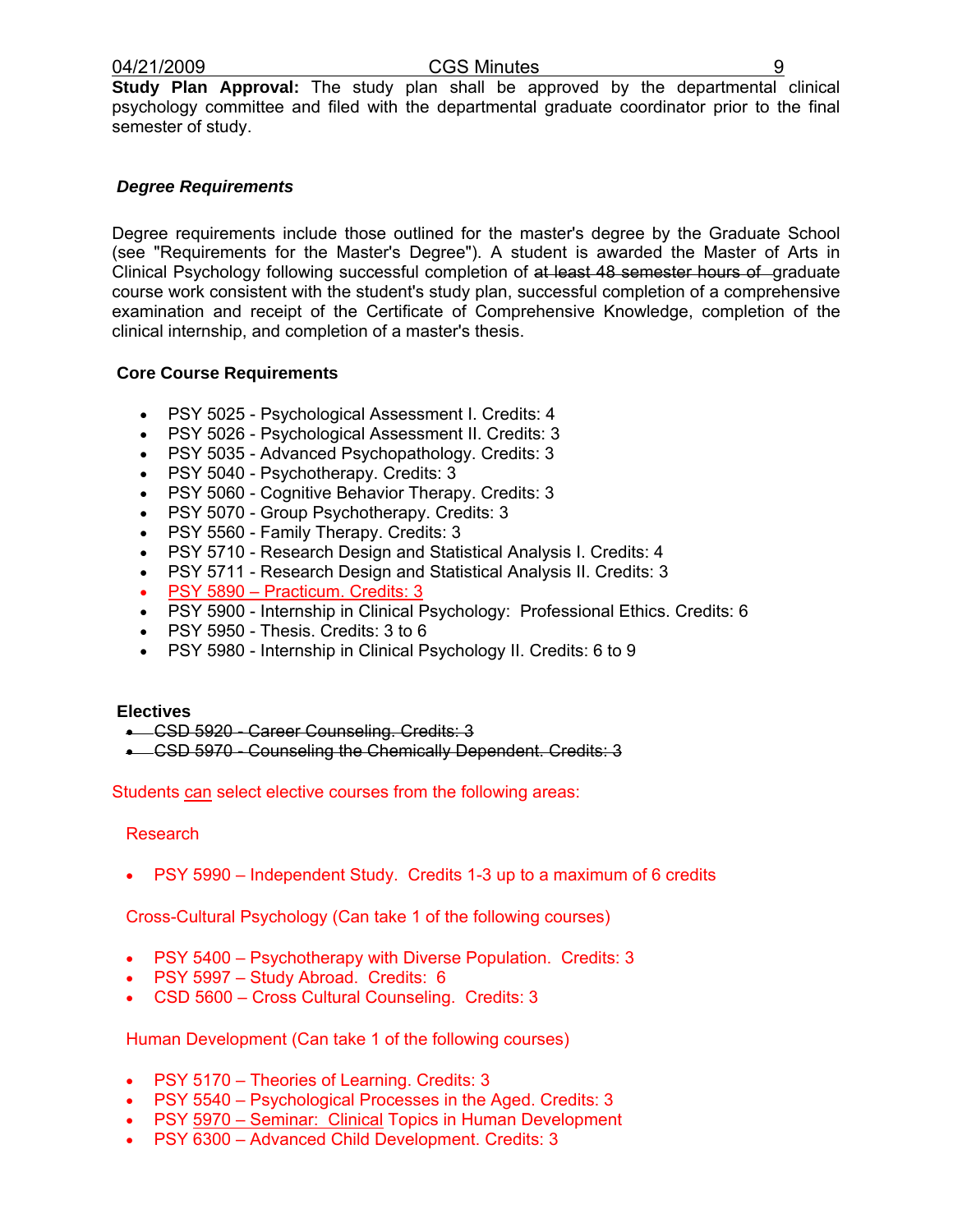• PSY 6500 – Child Psychopathology. Credits: 3

## Substance Abuse and Dependence

• PSY 5970 – Seminar: Substance Abuse and Dependence. Credits: 3

## Career Counseling

• CSD 5920 – Career Counseling. Credits: 3

# *Graduate Assistantships*

Information on graduate assistantships may be obtained by contacting the Coordinator of Graduate Studies or Chair, Department of Psychology, Physical Sciences 1151, EIU.

## **RATIONALE:**

The proposed revisions to the M.A. Clinical Psychology program are a result of discussion and feedback from faculty in our program, department faculty, current and former graduate students, and internship supervisors. This is particularly true of the change in the program mission statement, addition of the practicum course as a core requirement, and of increasing the number of possible elective courses. The primary reasons for the above changes are as follows:

(1) Change in mission statement: The primary reasons for the changes in the Program Mission are to make the mission statement more accurately reflect the aims of our graduate program. The field of clinical psychology is based on the scientist-practitioner model, which emphasizes that clinicians have a solid training in both the empirical elements utilized in research as well as in learning applied skills. Based on feedback from students who apply and those who eventually enroll in our program, this dual-focus training is one of the primary reasons why students decide to attend our graduate program. Finally, the dual focus of the program is also consistent with the fact that the majority of our graduate students are interested in either obtaining a job of a clinician after graduation and/or to pursue doctoral study in psychology. (2) Change wording in graduate catalog for GRE requirement: The format of the GRE exam has changed such that the analytical component is now rated on a 6 point scale. Therefore, the earlier requirement of 1500 GRE no longer applies.

(3) The deletion of the stated number of required credit hours is because the program and department are considering a program change in which students will be required to take a set number of elective courses. In the past 4-5 years, most students in our program have opted to take elective courses (typically between 1-4 elective courses). These electives are currently not required for graduation from our program.

(4) Practicum will now be a required course in the curriculum. This is a change that was recommended by agency directors/supervisors (at which our students have completed internship) to better prepare students for the clinical work they do on internship. This change also facilitates obtaining licensure in IL as a master's level clinician.

(5) The inclusion of extra elective courses will provide students with the opportunity to take courses in special areas of interest and/or complete courses that are not part of our core curriculum which would better prepare them for either doctoral programs, work with a child population and/or licensure in the State of Illinois. These courses are all currently in the catalog.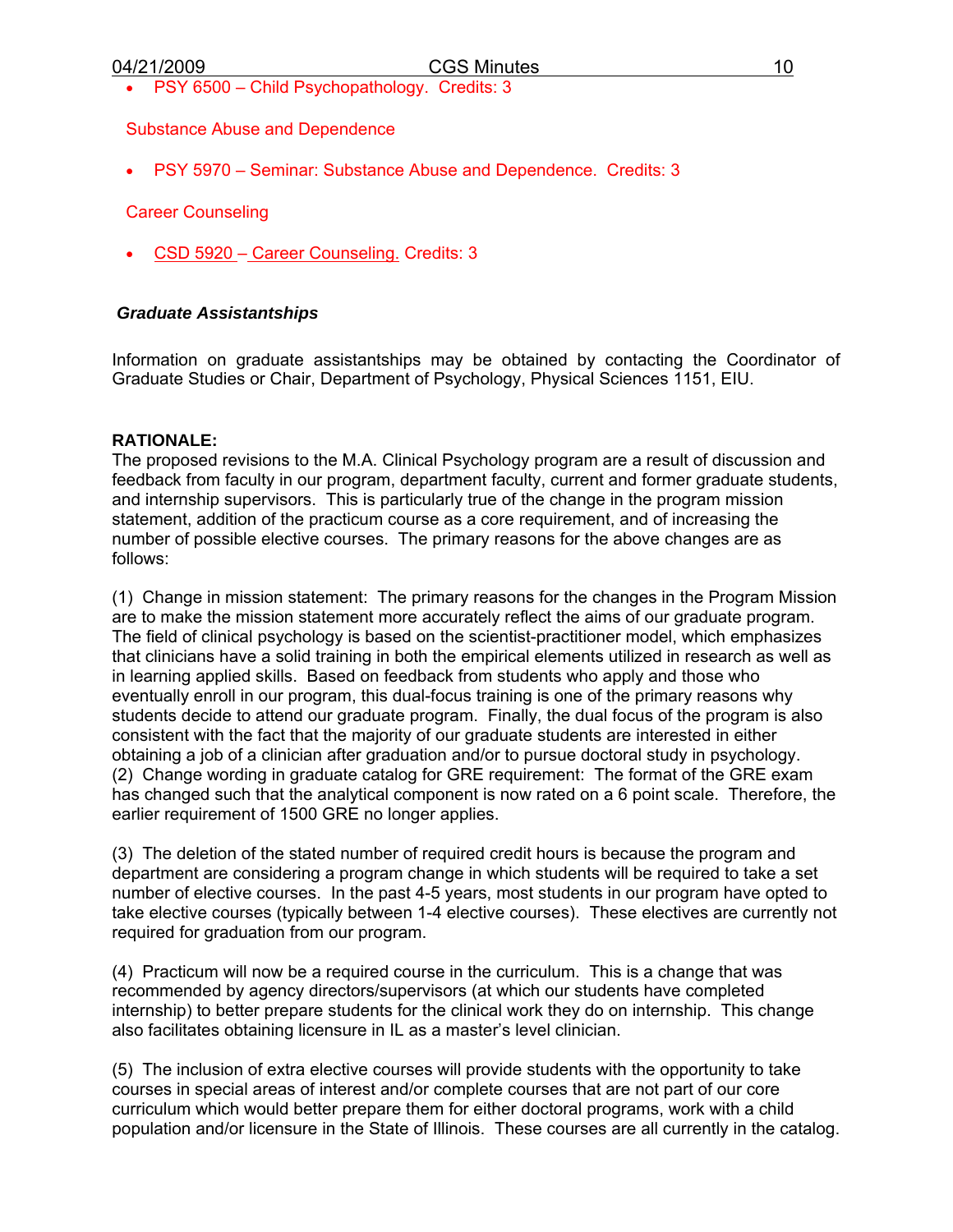Certain courses were deleted either because our students have not taken the course in recent years or it is no longer a course that is offered.

To summarize, the above proposed changes will serve to strengthen our program in the following ways:

- 1. Will make our program more consistent with the scientist-practitioner model outlined in our revised mission statement.
- 2. Will appeal to students interested in careers as a clinician as well as those intending to eventually apply to doctoral programs.
- 3. Will allow students to more easily meet the requirements required by the Illinois licensing laws for master's level mental health practitioners.
- 4. Will provide more options for those students who are primarily interested in clinical work with children.

**Effective Date:** Fall 2009

**Date approved by the Psychology Department:** September 29, 2006 & Re-approved March 27, 2009

**Date approved by the College of Sciences Curriculum Committee \_April 10, 2009\_\_\_\_\_\_\_\_\_\_\_\_\_\_** 

Date approved by CGS **April 21, 2009**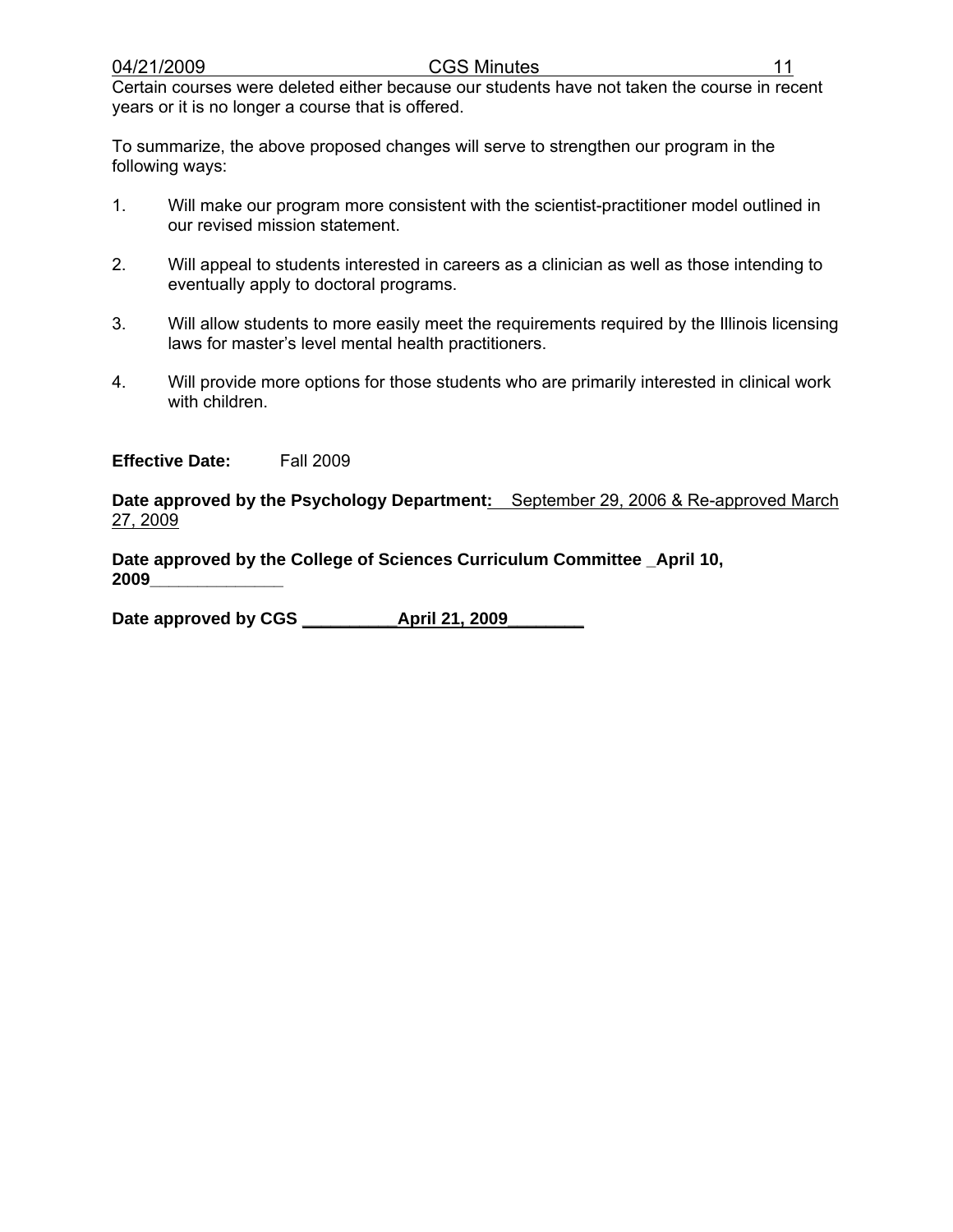# *Attachment B*

PROPOSED REVISION OF M.S. CHEMISTRY PROGRAM

# **Chemistry**

Effective SP 2010

**Program Mission:** This program provides advanced study of the major areas of chemistry, including analytical, inorganic, physical, organic, computational, and biochemical. Students gain original research experience by undertaking a thesis project. Graduates are qualified for responsible positions in industry, government and education or to enter doctoral study.

The Master of Science in Chemistry program at EIU is designed to provide solid training to permit graduates to obtain responsible positions in industry, governmental agencies and educational institutions while also providing strong preparation for post-graduate study in PhD and other professional programs. It uses a research intensive, 30 hour thesis model approved by the Graduate School.

The program's formal coursework centers on 15 semester hours that are designed to give students a broad background in modern chemistry. Six additional semester hours of elective courses, six semester hours of research, and three semester hours of thesis complete all credit requirements for the degree.

**Admission Requirements:** To be eligible for degree candidacy, applicants must meet all of the requirements for admission to the Graduate School (see "Admission to Graduate Degree and Certificate Programs"). In addition, applicant must provide a documented score on the General Test of the Graduate Record Exam.

**Study Plan Approval:** The study plan must be approved by the departmental graduate coordinator prior to completion of 12 semester hours of graduate credit which count toward the graduate degree.

# *Degree Requirements*

Degree requirements include those outlined for the Master's Degree by the Graduate School (see "Requirements for the Master's Degree"). All students must take a core of courses which total 24 semester hours. Students must also take elective courses which total 6 semester hours. With permission of the graduate coordinator, one or more elective courses may be taken in departments outside Chemistry.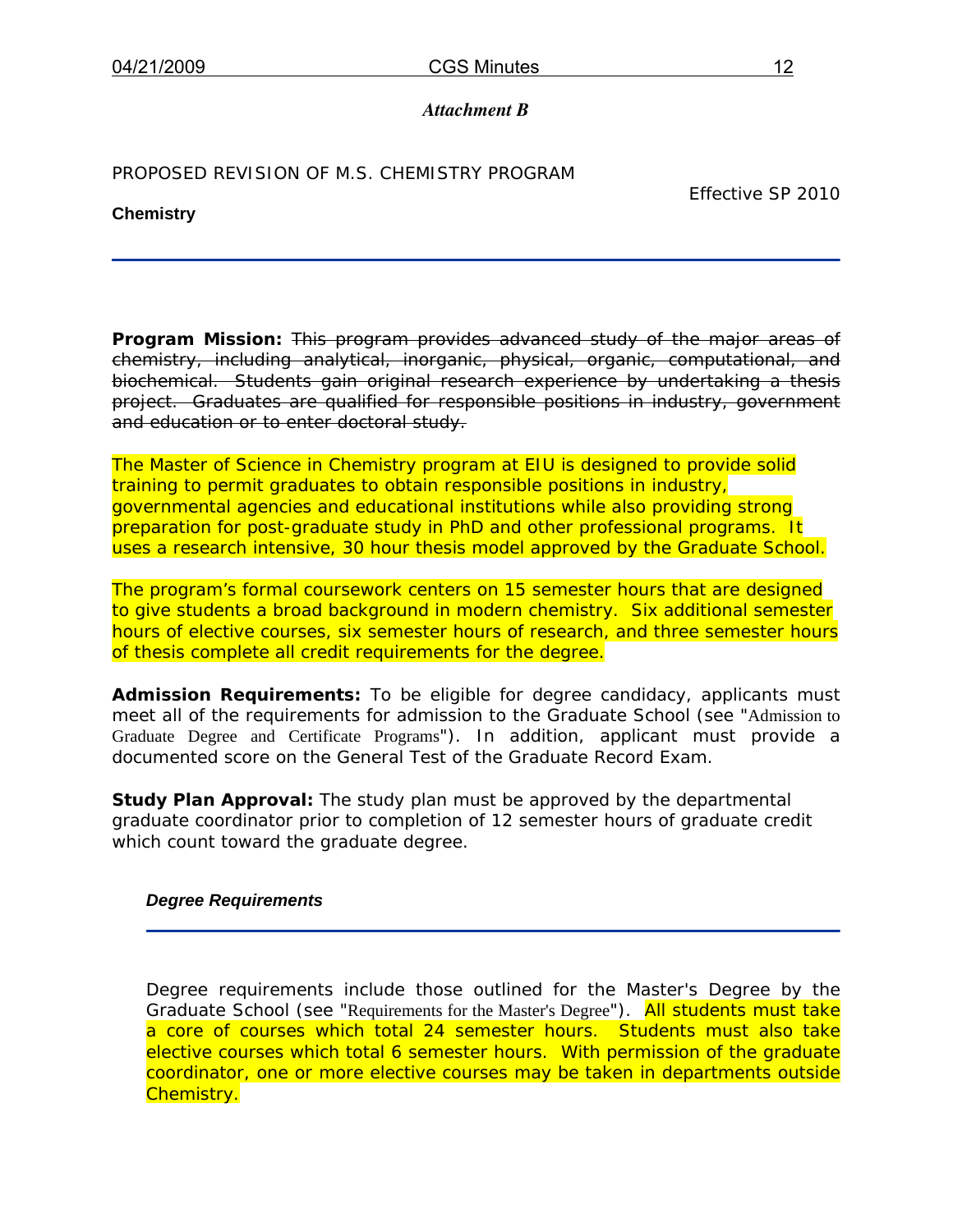# **Courses in Chemistry Chosen From:**

# **The following core courses are required of all students: (total credits: 24)**

CHM 5000 Graduate Seminar I Credits: 0 CHM 5001 Graduate Seminar II Credits: 1 CHM 5002 Introduction to Graduate Chemical Research Credits: 1 CHM 5003 Critical Reading of Chemical Literature Credits: 1 CHM 5180 Bioanalytical Problem Solving Credits: 3 CHM 5210 Bonding and Reactivity Credits: 3 CHM 5360 Supramolecular Chemistry and Nanotechnology Credits: 3 CHM 5420 Modern Organic Chemistry Credits: 3 CHM 5890 Graduate Research Credits: 6 CHM 5950 Thesis Credits: 3

#### **Students must take a total of 6 credits of elective courses chosen from the following list of Chemistry courses or, with permission of the graduate coordinator, courses chosen from other disciplines. Courses in Chemistry Chosen From:**

#### $12 - 21$  s.h.

- CHM 4750 Environmental Chemistry. Credits: 3
- CHM 4770 Molecular Spectroscopy. Credits: 3
- CHM 4790 Medicinal Chemistry. Credits: 3
- CHM 4800 Selected Topics in Chemistry. Credits: 1 to 3
- CHM 4860 Biochemistry III. Credits: 3
- CHM 4900 Inorganic Chemistry II. Credits: 3
- CHM 4915 Advanced Laboratory Credits: 3
- CHM 5100 Advanced Analytical Chemistry. Credits: 3
- CHM 5120 Theoretical Inorganic Chemistry I. Credits: 3
- CHM 5200 Chemical Thermodynamics. Credits: 3
- CHM 5250 Special Topics. Credits: 3
- CHM 5300 Molecular Spectroscopy. Credits: 3
- CHM 5350 Organometallic Chemistry. Credits: 3
- CHM 5400 Physical Organic Chemistry. Credits: 3
- CHM 5410 Organic Mechanisms and Synthesis. Credits: 3
- CHM 5460 Advanced Biochemistry. Credits: 3

#### **Courses in Physics, Mathematics, Botany or Zoology**

(as approved by student's committee). Credits: 6

- CHM 5000 Graduate Seminar I. Credits: 0
- CHM 5001 Graduate Seminar II. Credits: 1
- CHM 5002 Introduction to Graduate Chemical Research. Credits: 1
- CHM 5890 Graduate Research. Credits: 1 to 6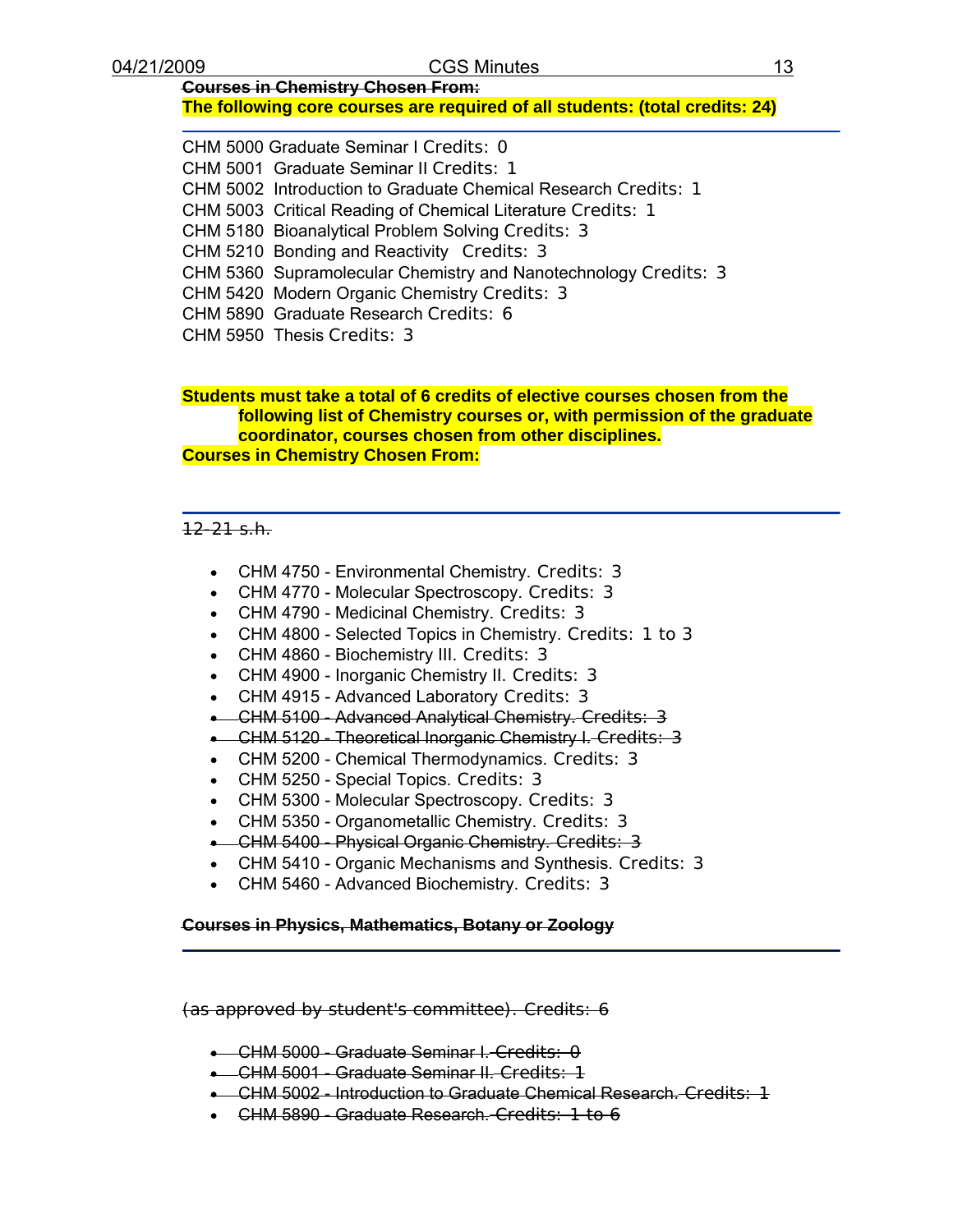# *Graduate Assistantships*

Information on graduate assistantships may be obtained by contacting the Coordinator of Graduate Studies or Chair, Chemistry, 3154 Physical Science Building, EIU.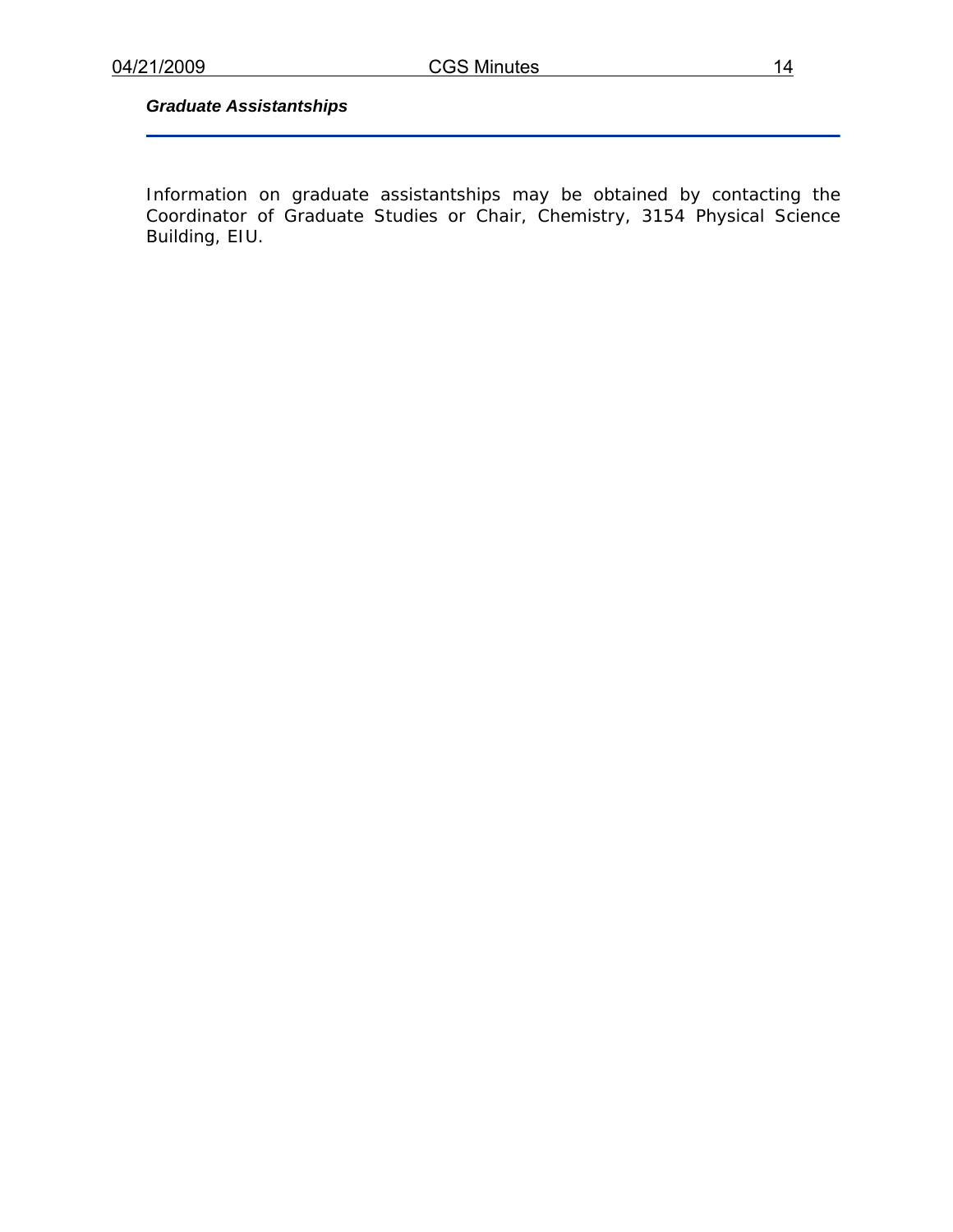# **Approved Executive Actions, April 21, 2009:**

*Attachment C* 

| To:   | Dr. David Raybin, Chair, CGS |
|-------|------------------------------|
| From: | Dr. Kathy Bower, Chair, CAA  |
| Date: | <b>March 23, 2009</b>        |

**Proposed Executive Action, CAA and CGS:** Procedure for proposed new technology delivered courses and old courses that are not technology delivered with proposed, new sections that are to be technology delivered

K. Bower, 04/27/09

**Old Procedure:** According to policy approved by CAA, 4/14/05, and CGS, 4/19/05, the following procedure applies to both courses previously approved with departments seeking to add sections that are technology delivered and to new courses proposed to be technology delivered. Approval of courses or sections proposed to be technology delivered, require each faculty member teaching the technology delivered course (at time of approval and in the future) to complete the EIU Online Learning Modules and forward appropriate certification to CAA or CGS. Approval of courses or section proposed to be technology delivered require submission of a New/Revised Course Proposal Form including the three questions assuring student learning through technology-delivered format (Part II, 4, a, b, and c). These requests for approval for technology delivery by CAA or CGS are agenda items and routed in the normal fashion through department curriculum committees, college curriculum committees, etc. According to policy approved by CAA, 3/4/04, and CGS, 4/6/04, and apparently still in effect, approval of previously approved courses for departments seeking to add new technology delivered sections requires departments to also submit the following six pieces of information regarding technology delivery to department curriculum committees, college curriculum committees, CAA and/or CGS.

1. A copy of the most recent course proposal approved by CAA/CGS or a copy of the most recent course syllabus.

2. A rationale for offering a technology-delivered section of the course.

3. A description of how the format/technology will be used to support and assess students' achievements of the specified learning objectives

4. A description of how the integrity of student work will be assured.

5. A description of provisions for and requirements of instructor-student and student-student interaction, including the kinds of technologies that will be used to support the interaction (e.g., e-mail, web-based discussions, computer conferences, etc.)

6. An explanation of how the course content "units" are sufficiently equivalent to the traditional on-campus semester hour units of time described in the original course proposal approved by CAA/CGS.

**Proposed Procedure:** All new proposed courses to be technology delivered and all previously approved courses without technology delivery seeking to add sections that are technology delivered must submit to CGS or CAA a New/Revised Course Proposal Form including the three questions assuring student learning through technologydelivered format (Part II, 4, a, b, and c). These requests for approval for technology delivery are agenda items to be routed in the normal fashion through department curriculum committees, college curriculum committees, etc. Any instructors of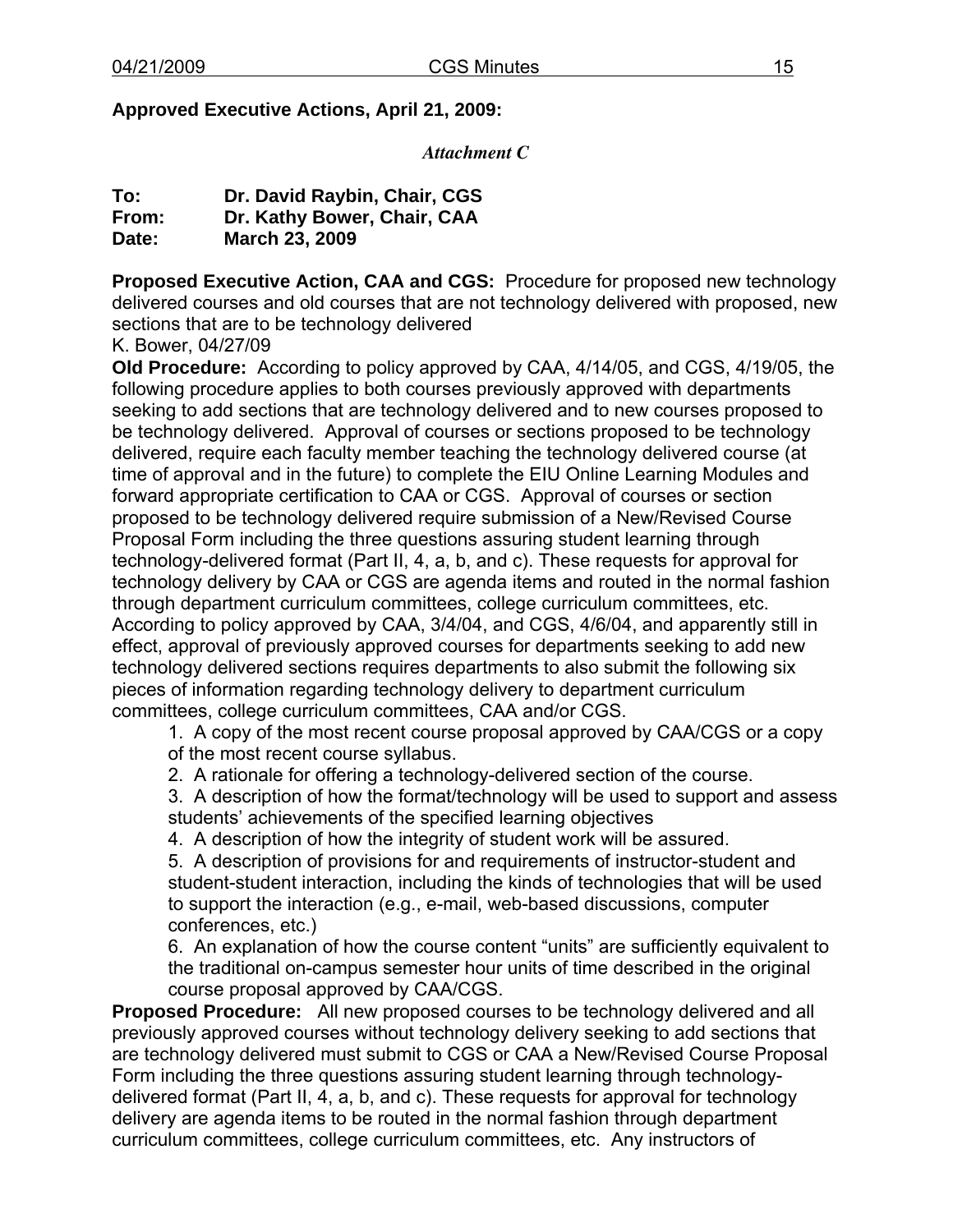technology delivered courses/sections must submit proof of having completed the EIU Online Learning Modules, the Online Course Development Institute (OCDI), or another documented and equivalent training activity before teaching the courses/sections for the first time.

**Rationale:** It is assumed that by this time, all courses already being taught in technology delivered format have been given formal approval by CAA or CGS and this proposed policy does not apply to them. The previous procedure for adding technology delivered courses or section seems very confusing, requires unnecessary and redundant work, and needs simplifying. The New/Revised Course Proposal Form including the three questions assuring student learning through technology-delivered format (Part II, 4, a, b, and c) contains questions 3, 4, and 5 of the six questions listed above. Questions 1, 2, and 6 are not thought to be necessary. The EIU Online Learning Modules, the Online Course Development Institute (OCDI), or other documented and equivalent training activity are thought to be beneficial.

# **Implementation:**

- 1. Change CAA bylaws to remove part adding technology delivered sections by Executive Action.
- 2. Change Technology Delivered Courses directions on CAA and CGS home pages.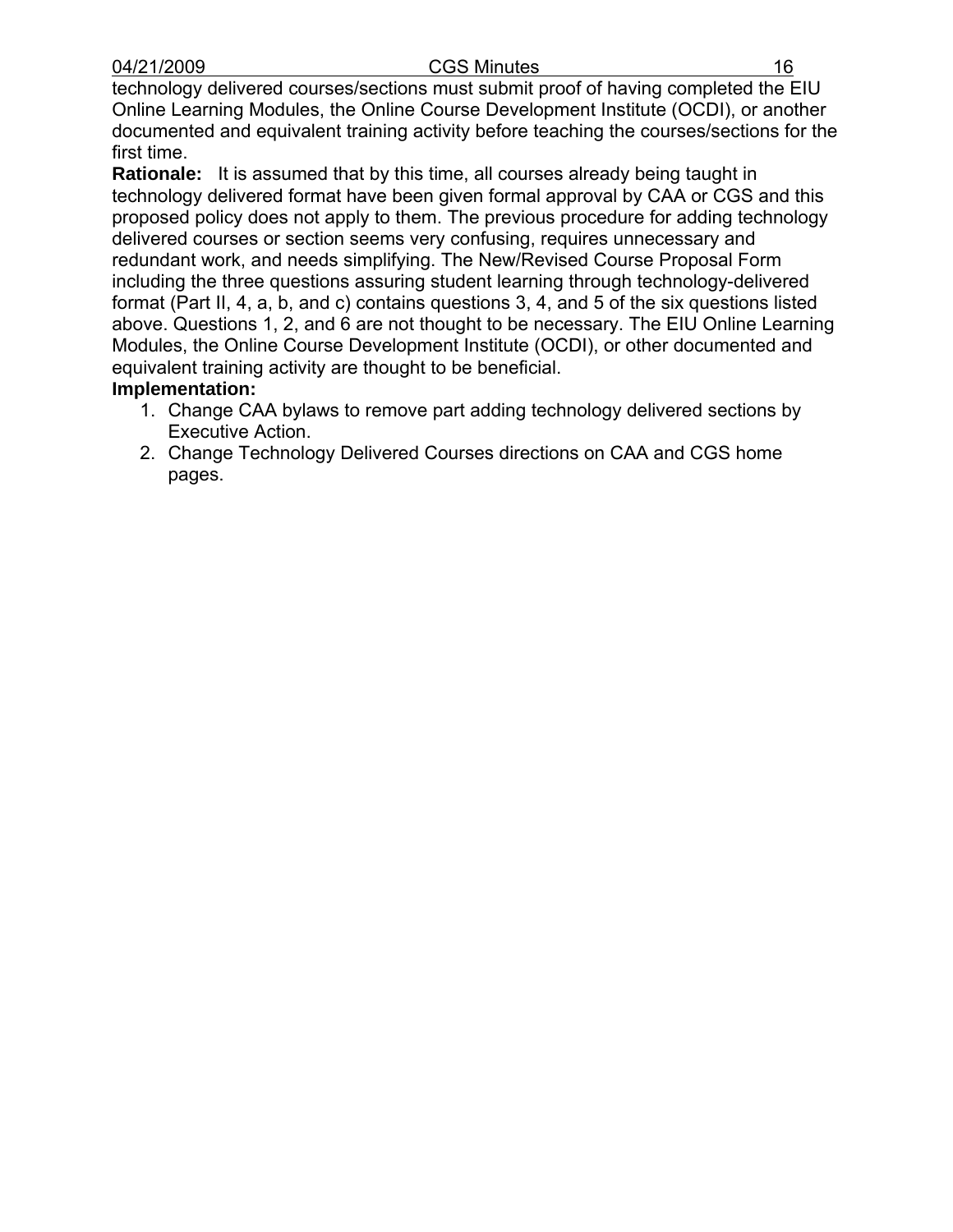# *Attachment D*

# **EASTERN ILLINOIS UNIVERSITY**

# **M e m o r a n d u m COLLEGE OF SCIENCES**

Old Main, Room 2118 Dean 581-3328 mahanner@eiu.edu Associate Dean 581-3328 gcobia@eiu.edu Assistant to the Dean 581-5822 ajlynch@eiu.edu FAX: 581-7110

FROM: Mary Anne Hanner, Dean

DATE: April 10, 2009

RE: Executive Action Taken at the College of Sciences Curriculum Committee Meeting of April 10, 2009

The following was approved by executive action at the College of Sciences Curriculum Committee meeting on April 10, 2009 to be effective Fall 2009. I ask that similar action be taken at the Council on Graduate Studies.

**Requested Change:** Change course title of PSY 5900 from "Internship in Clinical Psychology I" to "Internship in Clinical Psychology: Professional Ethics"

## **Current Catalog Listing:**

(Arr.-Arr.-6) (Credit/No Credit) Intensive supervised experience in clinical setting to include psychological assessment and therapeutic interventions. Emphasis on legal and ethical issues, treatment planning and implementation of intervention strategies.

# **Prerequisites & Notes**

Second year status in the graduate program in Clinical Psychology.

Credits: 6

# **Rationale for change:**

The change in the course name will more accurately reflect the content of the didactic component of the course (80% of which is an overview of professional ethics).Additionally, in the past, PSY 5900 has been accepted by the Illinois Department of Professional Regulation as meeting the "ethical and legal issues" component of the licensing guidelines (with an attached syllabus from this course). However, the IDPR is no longer willing to do so without an indication on the course transcript that this course consists of training in ethics.

**Effective Year/Term:** Fall 2009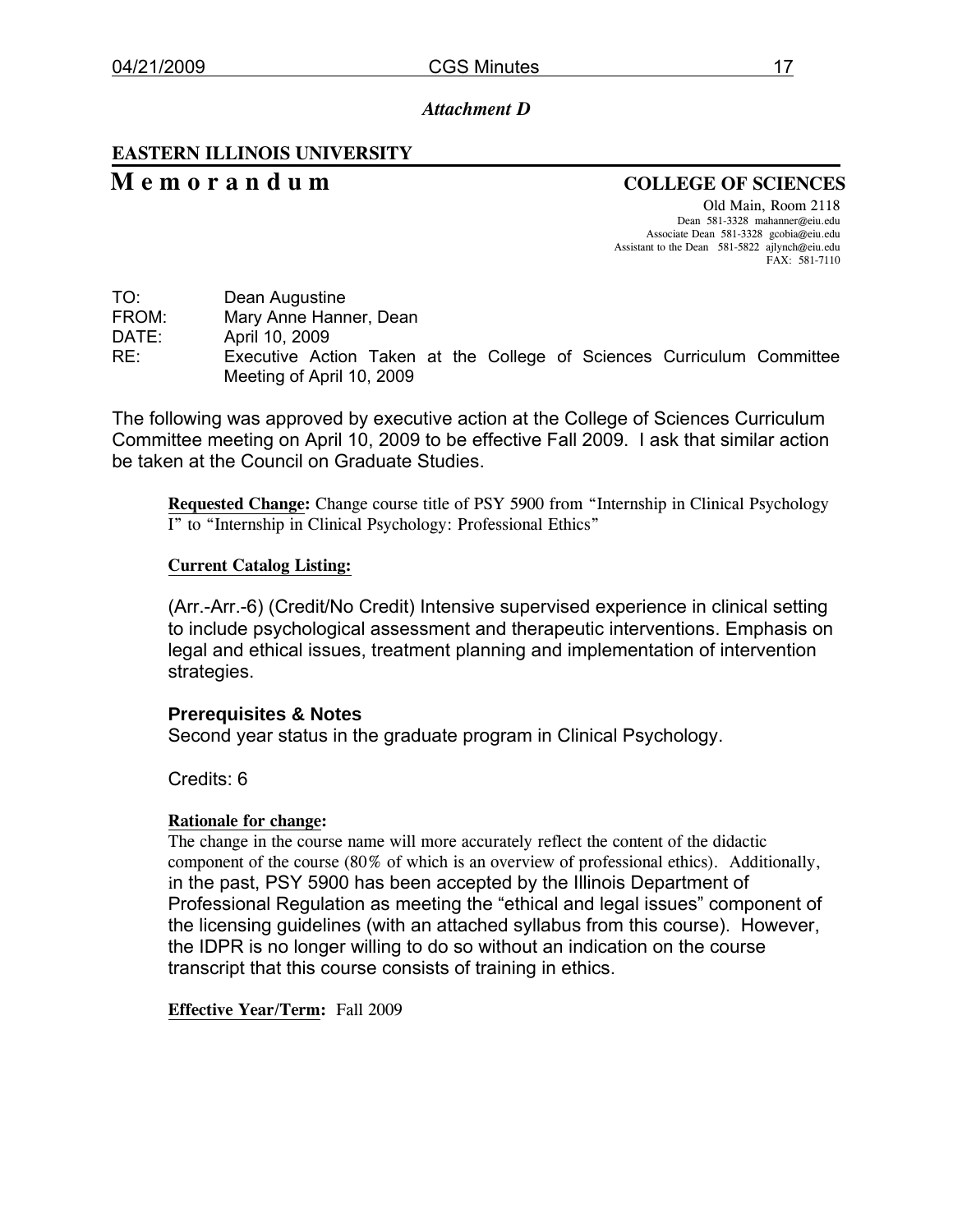#### *Attachment E*

# **EASTERN ILLINOIS UNIVERSITY**

# **M e m o r a n d u m COLLEGE OF SCIENCES**

Old Main, Room 2118 Dean 581-3328 mahanner@eiu.edu Associate Dean 581-3328 gcobia@eiu.edu Assistant to the Dean 581-5822 ajlynch@eiu.edu FAX: 581-7110

| TO:   | Dean Augustine                                                                                      |
|-------|-----------------------------------------------------------------------------------------------------|
| FROM: | Mary Anne Hanner, Dean                                                                              |
| DATE: | April 13, 2009                                                                                      |
| RE:   | Executive Action Taken at the College of Sciences Curriculum Committee Meeting of<br>April 10, 2009 |

The following was approved by executive action at the College of Sciences Curriculum Committee meeting on April 10, 2009 to be effective Fall 2009. I ask that similar action be taken at the Council on Graduate Studies.

**Requested Change:** Change "learning or behavior management" from a required course for admission to the program to the list of "courses considered critical and strongly recommended" for admission. The graduate catalog would read as:

The following courses are required for admission: statistics; experimental psychology; abnormal psychology. Courses considered critical for graduate preparation and strongly recommended include: learning or behavioral management; tests and measurement; personality theory; developmental psychology (child or adolescent). Deficiencies in course work must be made up prior to or concurrently with the graduate program. Petitions for waiver and/or substitution may be made to the departmental clinical psychology committee.

#### **Current Catalog Listing:**

The following courses are required for admission: statistics; experimental psychology; abnormal psychology; learning or behavioral management. Courses considered critical and strongly recommended include: tests and measurement; personality theory; developmental psychology (child or adolescent). Deficiencies in course work must be made up prior to or concurrently with the graduate program. Petitions for waiver and/or substitution may be made to the departmental clinical psychology committee.

#### **Rationale for change:**

This change will make our admissions standards more consistent with comparable programs in Illinois as well as nationally. This will also eliminate the need for many of our students to take a remedial course in learning/behavior management during their first semester.

**Effective Year/Term:** Fall 2009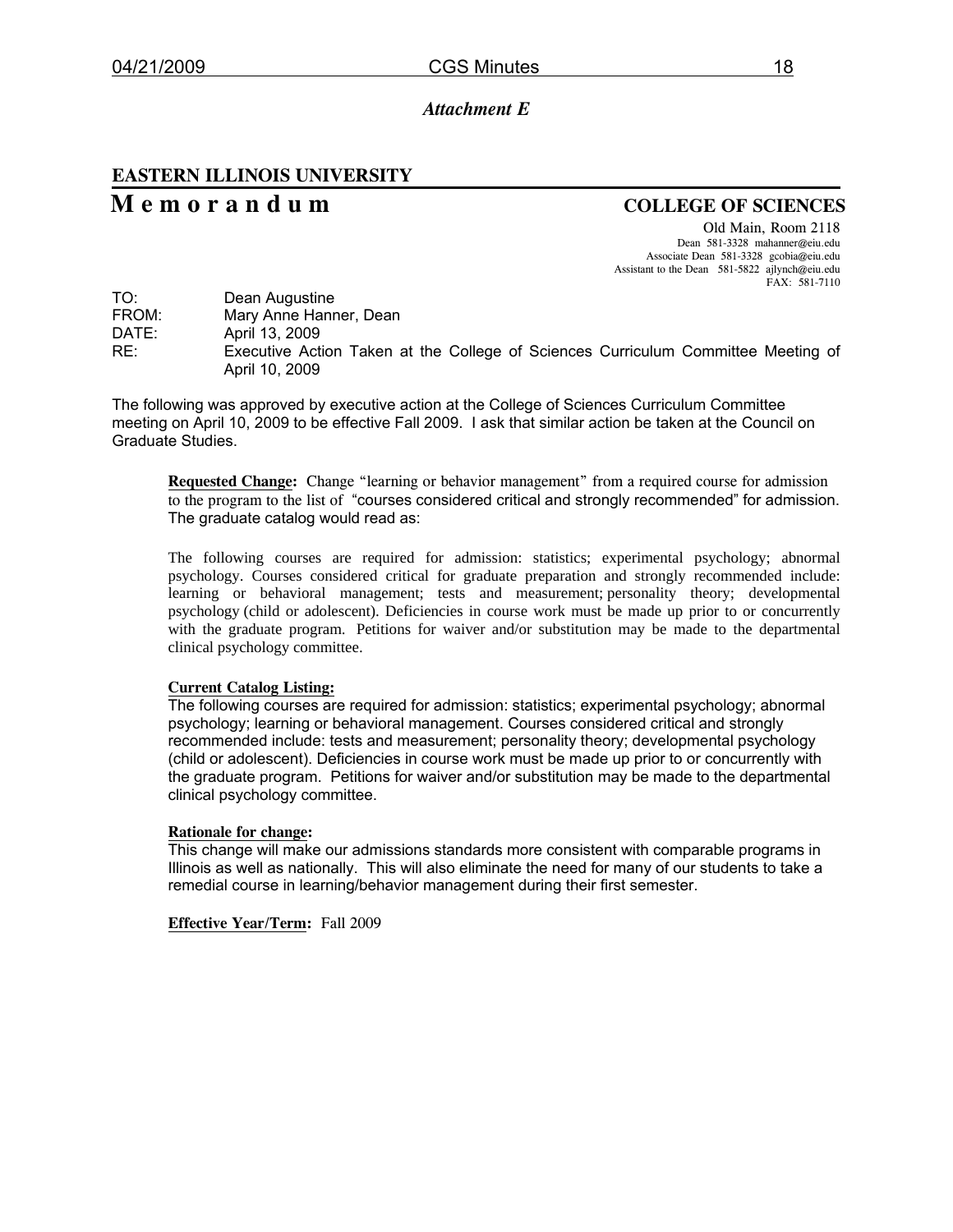# *Attachment F*

# **LUMPKIN COLLEGE OF BUSINESS AND APPLIED SCIENCES EASTERN ILLINOIS UNIVERSITY**

- **TO: Council on Graduate Studies**
- **FROM: Diane Hoadley, Dean**
- **SUBJECT: EXECUTIVE ACTION**
- **DATE: April 13, 2009**

The School of Technology recently approved the following curriculum proposal which I support:

# **Proposal for Industrial Technology Prefix Change for Undergraduate Courses**

 (**effective Fall 2010** – see attached memo) The School of Industrial Technology has requested that CAA approved a change in program title and prefix for its undergraduate program. This executive action request is so that courses in this major numbered 4750 – 4999 can have a prefix change for the graduate catalog.

# Att.

c. T. McDonald, Chair, School of Technology Curriculum Committee M. Izadi, Chair, School of Technology D. Woodley, Assistant Chair, School of Technology

# **Program Title Change and Prefix Change**

# **REQUEST:**

The Applied Engineering and Technology program proposes to the Council on Academic Affairs that the name of the B.S. program title be changed from Industrial Technology to Applied Engineering and Technology and the prefix to all classes be changed from INT to AET.

The effective date for this change is requested as Fall Semester, 2010.

# **RATIONALE:**

The program committee voted 7 to 0 with 1 abstain to change the name of the Industrial Technology program to the Applied Engineering and Technology program based on rationale that also apply to a change in program title.